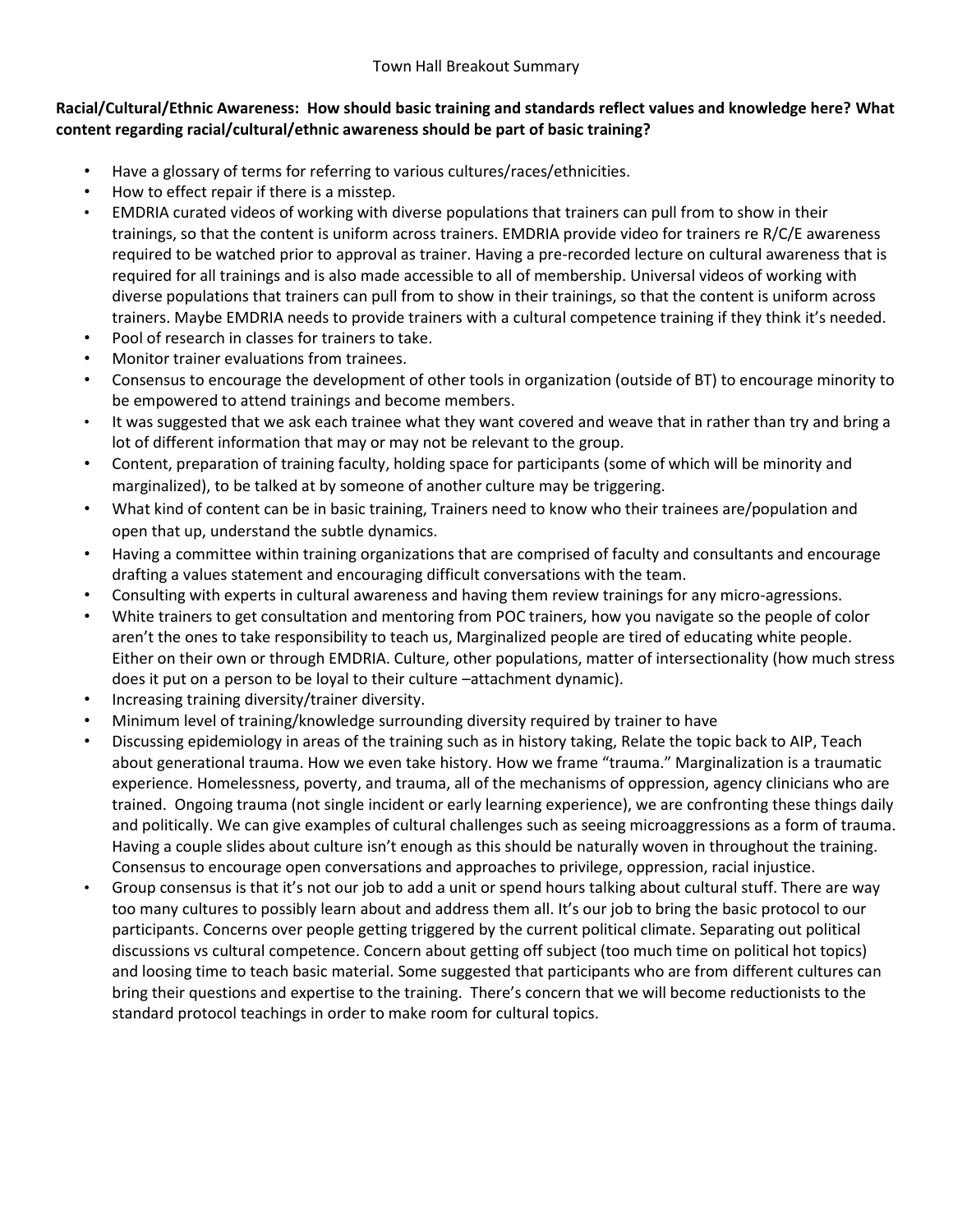### **Trainee Readiness: What do trainees need to know before they start the basic training? How would trainee readiness be determined?**

- As EMDR is a treatment for trauma, require an EMDRIA curated and administered pre-course on Trauma 101, Dissociation, tools for Assessment of Dissociation resources. Trainee present completion doc for admission to basic training. Insures uniformity of content across trainers and basic introduction into those topics.
- General consensus on trauma 101 but not clear how. Required reading and pre-tests somewhat endorsed but also some said trainees are adults and "should" know that information from graduate school. Some agreement on importance of adding info on attachment and developmental psychology basics as well as neurobiology of trauma and dissociative symptoms and complex disorder.
- A glossary of terms in EMDR therapy would be helpful to jump start learning
- Many agreed that some level of trauma understanding is ideal (including): Trainee should have some basic understanding of Trauma- trauma 101; Trainee should have basic understanding of brain/neurology; Trainee should have some basic level of understanding around Polyvagal
- Trainees given videos and examples before training and told in advance that they would be asked to work on own experiences. Trainees should have a clear understanding of what that looks like and could be vetted for if they have done own counseling/psychotherapy work before attending BT (varying views on this)
- Requiring the textbook in advance can be a problem due to book shortages. If we have too many prerequisites it could discourage clinicians from registering. Consultation during and after the training is where we can work to bring a resistant or challenged participant "on board" and using EMDR as well as to more thoroughly assess and improve competency.
- Some divergence on if Francine's book should be required- some trainers do things differently from the book and it can confuse the trainee

General agreement (not entirely consensus) that some form of information be made available to trainees prior to the training, but not make it required. Suggestions were made about the following:

- When trainees register for trainings, giving them access to videos about intro to trauma
- Most participants in this group felt that having specific prerequisistes around trauma would be a deterrent
- A list of books that are recommended for participants prior to training. (*The Body Keeps the Score, Trauma Made Simple, Getting Past Your Past*, to name a few)
- Having a pre-study link given to registrants with information on affect regulation, psychometrics, application of EMDR information.
- Send the manual out to everyone before the training.
- Some participants in the group integrate the trauma information into the training.
- Some recommended video content be made accessible prior to training.
- Can't "legislate" a person's readiness, clinician may not be there yet with regard to maturity. Don't scrap graduate students who are in process of licensing. EMDR Institute requires trainees read the books at some point, hard to police that, difficult to monitor, mental health training, licensing track, not having to start by teaching about trauma first because they've read the basic text (first part), trainees cant just absorb the material from the air. Will need to be involved. Use the anxiety they feel about training and intensity. May want to give a test because people think they don't work with trauma. Don't put out unnecessary rules - Make guidelines, recommend things but not require them, less regulation is more. It's best to assume people won't read anything. Everything they want you to know is on the slides. Some will really want to learn and read everything. We're creating the bed-rock with training. There are a million reasons why they read and don't read. We can't entirely expect them to do it. We would like for them to know traumatology, but we can't guarantee. We can have an expectation to have it when they enroll. But can't over-regulate. Part of the onus is on the trainees. Inspire and Aspirational rather than rules. What is our intention by asking this question? We all want our folks to come in with information about trauma. We have to have some expectation that they read the books and be licensed.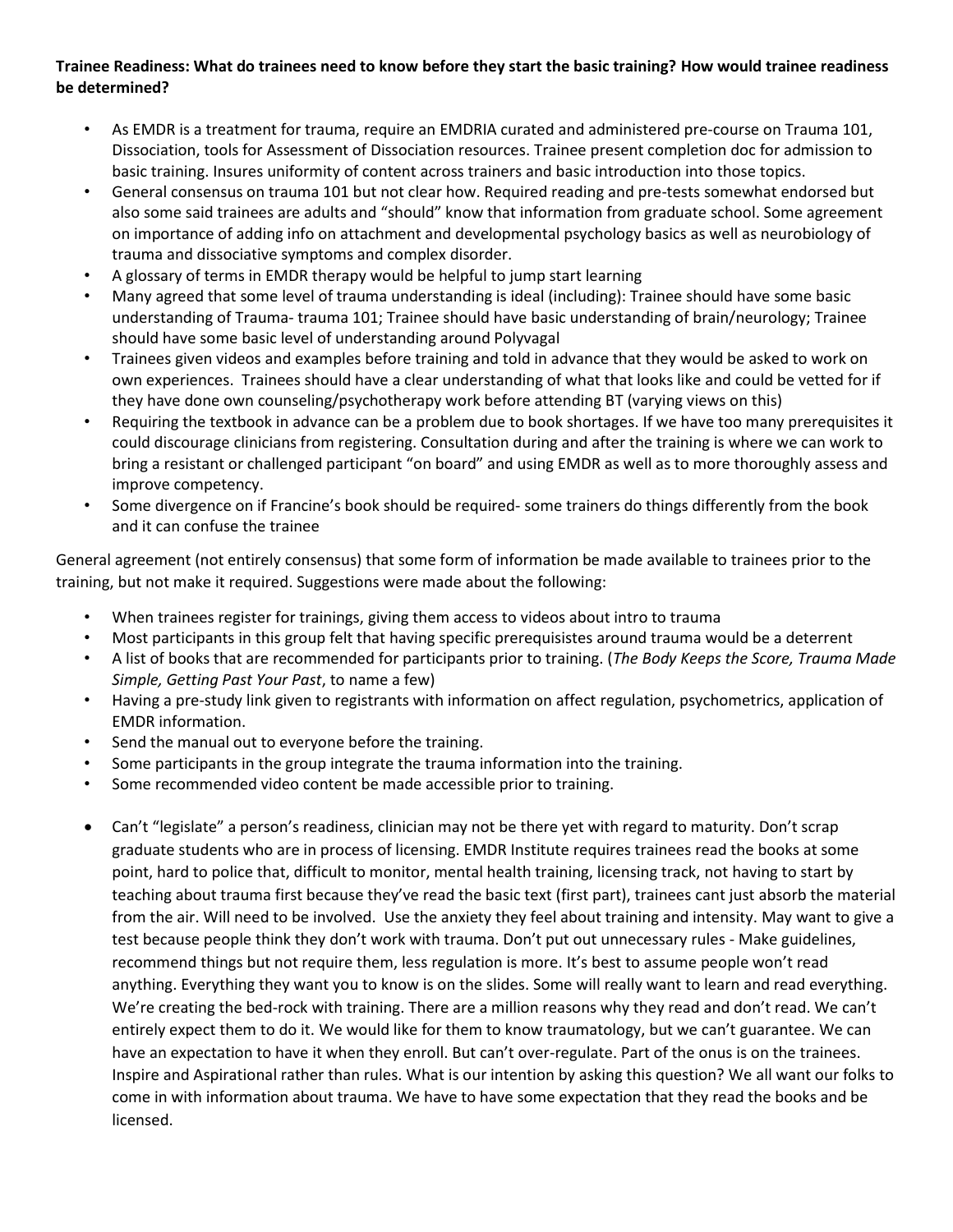#### **General/Specialty areas: What are views on cost benefit, and how "weaving in" etc., might be reflected in standards?**

- Basic remains basic the content is already enough. Leave the standards for Special Populations as they are, not given more time. Consensus no specialty trainings in BT. Can add to core curriculum according to trainer. Agreement that basic protocol and research on other populations that EMDR can be used with but no specialty protocols presented in BT. General Consensus that there should not be specialty Basic Trainings & Felt curriculum should focus on the basics/foundation. Most agreed that the basic training should remain basic as to not overwhelm the participants. Several agreed that special populations already took up too much time in BT
- Greater utilization, beefing up, of the SIGs; to provide resources for specialties.
- Access to recorded Conference presentations by specialty.
- Create 'Find a Consultant' engine that allows trainees to search for a consultant by specialty.
- Trainers maintain specialty resource information on their website (google doc?, plus links) available to trainees after the training. (If google doc, easy to update) [possibly could be included on their LMS?}
- Do not want EMDRIA to become too restrictive- mention of being surprised by consultation packet
- Some consensus that a specialty training while has some benefits but the trainer needs to be able to teach to a general population to be able to meet the needs of all the diversity that trainees bring into the training.
- Specific populations only require adaptations to the basic protocol, not entirely different protocols. Approaching it as though there are entirely different protocols becomes confusing to new trainees.
- Make suggestions to other advanced trainings- mention options for advanced trainings but stick to the basics in basic training.
- Is there research support for added techniques? If not, no. (Lots of nodding heads here) Advanced workshops for additional training after the BT. GIve them links about advanced trainings, need to be evidenced base or you're in scary water. Seek out the expert on children to give a video presentation on that.
- Discernment (identifying) for Dissociation is foundational. Teaching people how to treat dissociation is not foundational but identifying/knowing how to screen and even diagnose dissociation is critical. They need to know the basics.
- 4 areas : addictions, children, first responders, dissociation, recent events, complex trauma (Need to understand the difference between "one-off trauma" and complex trauma – including basic understanding dissociation.
- Current training requires basic introduction working with special populations. Concerned that a training only about children may lose and drop the generalized knowledge about EMDR therapy. Opposed to splitting it up. Distance learning, do some recordings where they can ask more questions and learn more from these resources. Rosalie: Should any additional material be evaluated by EMDRIA S&T. Example of Flash which is being taught as woven into the BT. Evaluate this material as well. Added on or woven in.
- People don't actually teach what they submit. Some people have a manual but no slides and vice versa.
- Shapiro's book is the training manual and she includes many specialty areas such as kids and military and protocols such as recent events. There is concern over having manpower and funds to evaluate trainings with too many specialty components. One option for trainers would be to invite clinicians who work with same populations so they can bring that specific expertise to the training and the trainer can stick to the basics. An example given was one person did a training that was for midwives. She did all the basics and they brought much of the specialized learning to the class. It's important to remember that dissociation is not a special population. Dissociation is woven into trauma for everyone to some degree. There should be some basic information given about dissociation. Consensus is to Bring the basic protocol to special populations in the training then refer participants to advanced trainings offered if they want to dig deeper. For example, we might say that we use the standard protocol for military folks but it's important to understand their terminology and military culture. Then, refer them to take trainings by E. C. Hurley or someone.